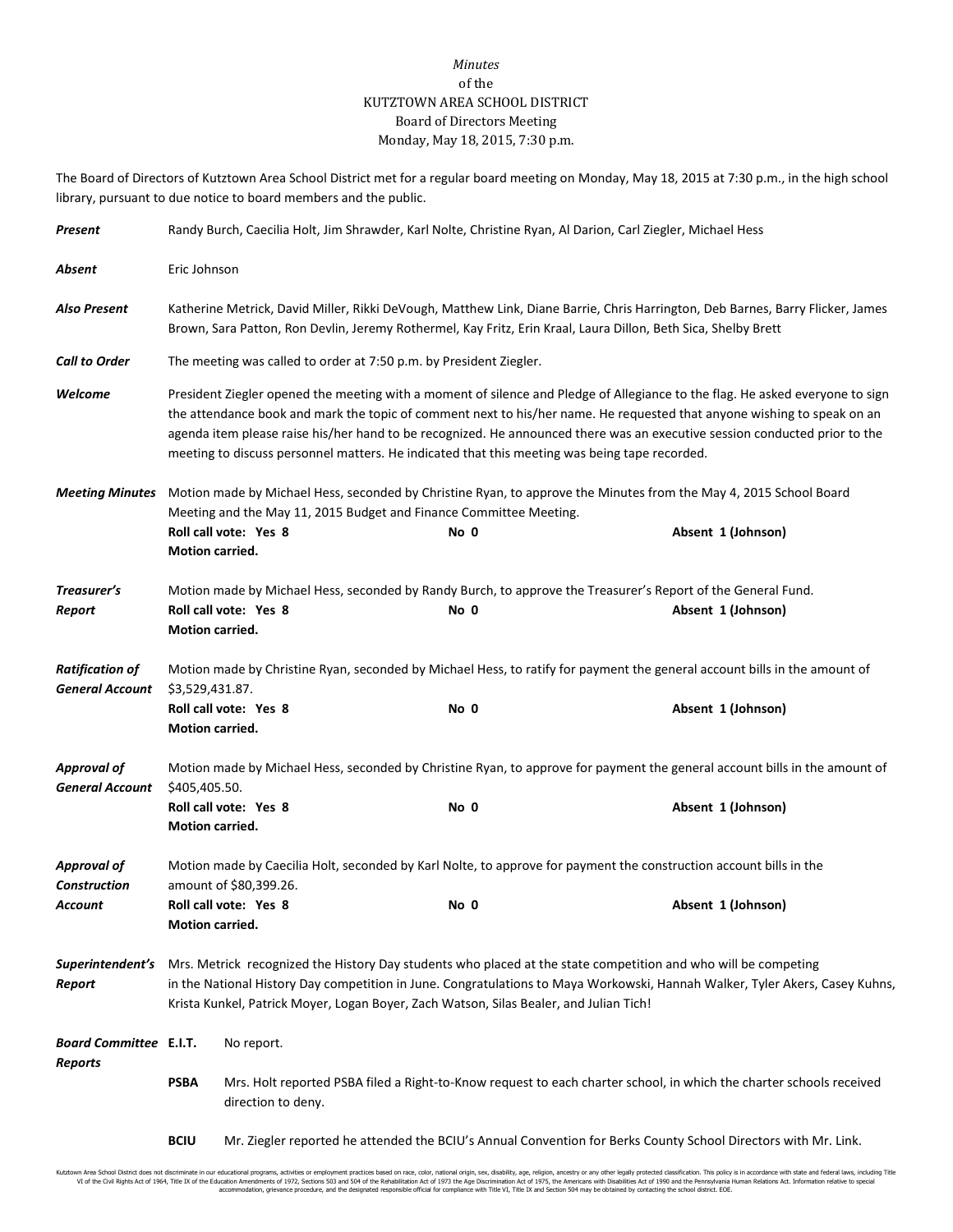- **BCTC** Dr. Ryan reported the Center's 2015-16 calendar has been updated, and 14 districts have approved the upcoming year's budget.
- **P & C** Mrs. Holt reported the committee discussed the publishing of student work and photographs. She reported the committee received a presentation on high school course proposals and an update on professional development.
- **ECC** Mr. Burch reported the committee reviewed fall coaching personnel and stipends and a sports medicine services agreement.

**Facilities** Mr. Burch reported the committee discussed the position of a project manager for the high school project, maintenance issues for the chimney at Kutztown Elementary, and asphalt paving at the District Administration Office.

*Personnel* Motion made by Michael Hess, seconded by Christine Ryan, to approve the following personnel items:

- 1. The acceptance of the resignation of Tucker B. Gordner as groundskeeper, effective May 15, 2015.
- 2. The approval of Robert J. Boyer as a chaperone for the National History Day trip to College Park, MD on June 14-18, 2015.
- 3. The approval of the following custodial summer substitutes, effective June 5, 2015 through August 21, 2015, for up to 29 hours per week, at a rate of \$9.50 per hour:

P. Gale Peluso Deborah J. Kulp

4. The approval of Bridget O. Oberheim as a volunteer twirling coach for the 2014-2015 school year.

5. The approval of the following fall coaches and stipends for the 2015-2016 school year: Football

| Roll call vote: Yes 8  |                                 | No 0                                                                                  | Absent 1 (Johnson) |
|------------------------|---------------------------------|---------------------------------------------------------------------------------------|--------------------|
|                        |                                 | All Personnel are Approved Pending the District's Receipt of All Mandated Credentials |                    |
| <b>Head Coach</b>      |                                 | Cynthia Fisher                                                                        | \$1,158            |
| Cheerleading           |                                 |                                                                                       |                    |
| <b>Assistant Coach</b> |                                 | PLACEHOLDER                                                                           |                    |
| <b>Head Coach</b>      |                                 | Nicholas D. Chandler                                                                  | \$3,500            |
| Golf                   |                                 |                                                                                       |                    |
|                        | Assistant Middle School Coach   | PLACEHOLDER                                                                           |                    |
|                        | Head Middle School Coach        | Scott D. Heiter                                                                       | \$2,262            |
| Assistant Coach        |                                 | Ian R. Moreland                                                                       | \$2,300            |
| <b>Head Coach</b>      |                                 | Michael P. O'Neil                                                                     | \$5,094            |
| <b>Boys Soccer</b>     |                                 |                                                                                       |                    |
|                        | Assistant Middle School Coach   | PLACEHOLDER                                                                           |                    |
|                        | <b>Head Middle School Coach</b> | PLACEHOLDER                                                                           |                    |
| <b>Assistant Coach</b> |                                 | PLACEHOLDER                                                                           |                    |
| <b>Head Coach</b>      |                                 | Eryn L. Ziegler                                                                       | \$4,172            |
| Field Hockey           |                                 |                                                                                       |                    |
|                        | Assistant Middle School Coach   | PLACEHOLDER                                                                           |                    |
|                        | Head Middle School Coach        | PLACEHOLDER                                                                           |                    |
| <b>Assistant Coach</b> |                                 | PLACEHOLDER                                                                           |                    |
| <b>Head Coach</b>      |                                 | PLACEHOLDER                                                                           |                    |
| Girls Soccer           |                                 |                                                                                       |                    |
|                        |                                 | Jeffrey S. Lloyd Jr.                                                                  |                    |
|                        |                                 | Shelby L. Brett                                                                       |                    |
| <b>Volunteer Coach</b> |                                 | Deborah J. Kulp                                                                       |                    |
| <b>Head Coach</b>      |                                 | PLACEHOLDER                                                                           |                    |
| <b>Cross Country</b>   |                                 |                                                                                       |                    |
| <b>Assistant Coach</b> |                                 | Jenny B. Clay                                                                         | \$1,000            |
| <b>Head Coach</b>      |                                 | Harry A. McGonigle                                                                    | \$4,400            |
| Girls Tennis           | Volunteer Middle School Coach   | Joseph R. Stoess                                                                      |                    |
|                        |                                 | Kurt Kissinger                                                                        |                    |
|                        | Volunteer High School Coach     | Kevin A. Smith                                                                        |                    |
|                        | Assistant Middle School Coach   | Jacob D. Hoffman                                                                      | \$1,585            |
|                        | Head Middle School Coach        | Leonard W. Eller                                                                      | \$2,369            |
|                        |                                 | Fabian A. Bulgin                                                                      | \$2,250            |
|                        |                                 | Joseph Ruth                                                                           | \$2,250            |
| <b>Assistant Coach</b> |                                 | Sean M. Krim                                                                          | \$2,962            |
|                        |                                 |                                                                                       |                    |

**Motion carried.**

Kutztown Area School District does not discriminate in our educational programs, activities or employment practices based on race, color, national origin, sex, disability, age, religion, ancestry or any other legally prot VI of the Civil Rights Act of 1964, Title IX of the Education Amendments of 1972, Sections 503 and 504 of 1975 the Ape Discrimination redstreamination and the Amenical studies Act. Information relative to special the casus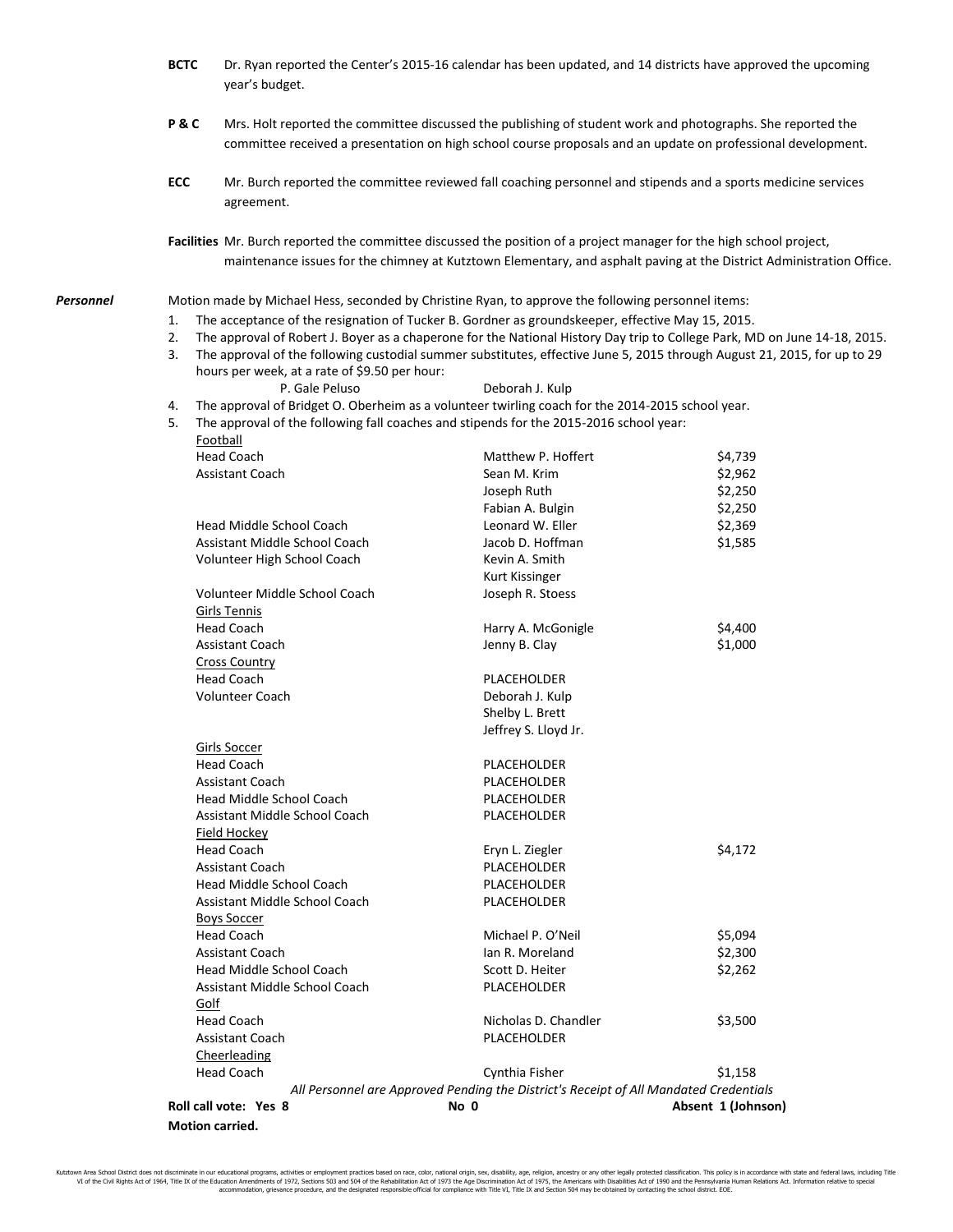| <b>School Board</b><br><b>Treasurer</b> | Motion made by Randy Burch, seconded by Michael Hess, to appoint David J. Miller as treasurer to the Kutztown Area Board<br>of School Directors for the 2015-2016 school year at a stipend of \$1,050 (same as previous year). |                |                                                                                                                                               |  |  |  |  |
|-----------------------------------------|--------------------------------------------------------------------------------------------------------------------------------------------------------------------------------------------------------------------------------|----------------|-----------------------------------------------------------------------------------------------------------------------------------------------|--|--|--|--|
|                                         | Roll call vote: Yes 8                                                                                                                                                                                                          | No 0           | Absent 1 (Johnson)                                                                                                                            |  |  |  |  |
|                                         | <b>Motion carried.</b>                                                                                                                                                                                                         |                |                                                                                                                                               |  |  |  |  |
|                                         |                                                                                                                                                                                                                                |                | Asst. School Board Motion made by Caecilia Holt, seconded by Christine Ryan, to appoint Lori A. Werley as assistant secretary to the Kutztown |  |  |  |  |
| <b>Secretary</b>                        | Area Board of School Directors for the 2015-2016 school year.                                                                                                                                                                  |                |                                                                                                                                               |  |  |  |  |
|                                         | Roll call vote: Yes 8                                                                                                                                                                                                          | No 0           | Absent 1 (Johnson)                                                                                                                            |  |  |  |  |
|                                         | <b>Motion carried.</b>                                                                                                                                                                                                         |                |                                                                                                                                               |  |  |  |  |
| <b>Board Secretary</b>                  |                                                                                                                                                                                                                                |                | Motion made by Randy Burch, seconded by Caecilia Holt, to approve a stipend of \$2,500 for Rikki L. DeVough as secretary to                   |  |  |  |  |
| Compensation                            | the Kutztown Area Board of School Directors for the 2015-2016 school year (same rate as previous year). Mrs. DeVough was                                                                                                       |                |                                                                                                                                               |  |  |  |  |
|                                         | approved for a four-year term through June 30, 2017.                                                                                                                                                                           |                |                                                                                                                                               |  |  |  |  |
|                                         | Roll call vote: Yes 8                                                                                                                                                                                                          | No 0           | Absent 1 (Johnson)                                                                                                                            |  |  |  |  |
|                                         | Motion carried.                                                                                                                                                                                                                |                |                                                                                                                                               |  |  |  |  |
| Homestead/                              |                                                                                                                                                                                                                                |                | Motion made by Michael Hess, seconded by Christine Ryan, to approve the 2015-2016 Homestead and Farmstead Resolution.                         |  |  |  |  |
| <b>Farmstead Res.</b>                   | Roll call vote: Yes 8                                                                                                                                                                                                          | No 0           | Absent 1 (Johnson)                                                                                                                            |  |  |  |  |
|                                         | Motion carried.                                                                                                                                                                                                                |                |                                                                                                                                               |  |  |  |  |
| Grant                                   |                                                                                                                                                                                                                                |                | Motion made by Randy Burch, seconded by Caecilia Holt, to grant permission to the administration, or designee, to apply for all               |  |  |  |  |
| <b>Participation</b>                    | appropriate grants and/or waivers that become available for the 2015-2016 school year.                                                                                                                                         |                |                                                                                                                                               |  |  |  |  |
|                                         | Roll call vote: Yes 8                                                                                                                                                                                                          | No 0           | Absent 1 (Johnson)                                                                                                                            |  |  |  |  |
|                                         | Motion carried.                                                                                                                                                                                                                |                |                                                                                                                                               |  |  |  |  |
| <b>District</b>                         |                                                                                                                                                                                                                                |                | Motion made by Caecilia Holt, seconded by Jim Shrawder, to appoint the following institutions as district depositories for the                |  |  |  |  |
| <b>Depositories</b>                     | 2015-2016 school year:                                                                                                                                                                                                         |                |                                                                                                                                               |  |  |  |  |
|                                         | National Penn Bank                                                                                                                                                                                                             | Wells Fargo    | Citizens Bank                                                                                                                                 |  |  |  |  |
|                                         | <b>PNC Bank</b>                                                                                                                                                                                                                | Sovereign Bank | Fleetwood Bank                                                                                                                                |  |  |  |  |
|                                         | PSDLAF (Pennsylvania School District Liquid Asset Fund)                                                                                                                                                                        |                |                                                                                                                                               |  |  |  |  |
|                                         | PLGIT (Pennsylvania Local Government Investment Trust)                                                                                                                                                                         |                |                                                                                                                                               |  |  |  |  |
|                                         | Roll call vote: Yes 8                                                                                                                                                                                                          | No 0           | Absent 1 (Johnson)                                                                                                                            |  |  |  |  |
|                                         | Motion carried.                                                                                                                                                                                                                |                |                                                                                                                                               |  |  |  |  |
| Conference                              |                                                                                                                                                                                                                                |                | Motion made by Al Darion, seconded by Christine Ryan, to approve employee #1280 to attend the American Association of                         |  |  |  |  |
| <b>Requests</b>                         | Physics Teachers Summer Meeting on July 25-27, 2015 in College Park, MD, at a cost of \$802.90.                                                                                                                                |                |                                                                                                                                               |  |  |  |  |
|                                         | Roll call vote: Yes 8                                                                                                                                                                                                          | No 0           | Absent 1 (Johnson)                                                                                                                            |  |  |  |  |
|                                         | Motion carried.                                                                                                                                                                                                                |                |                                                                                                                                               |  |  |  |  |
|                                         |                                                                                                                                                                                                                                |                |                                                                                                                                               |  |  |  |  |
|                                         | Motion made by Christine Ryan, seconded by Al Darion, to approve employee #534 to attend the 2015 Psychology Advanced<br>Placement Summer Institute on July 6-10, 2015 in Norristown, PA, at a cost of \$1,642.38.             |                |                                                                                                                                               |  |  |  |  |
|                                         | Roll call vote: Yes 8                                                                                                                                                                                                          | No 0           | Absent 1 (Johnson)                                                                                                                            |  |  |  |  |
|                                         | Motion carried.                                                                                                                                                                                                                |                |                                                                                                                                               |  |  |  |  |
| <b>Policies - Second</b>                |                                                                                                                                                                                                                                |                |                                                                                                                                               |  |  |  |  |
|                                         |                                                                                                                                                                                                                                |                | Motion made by Al Darion, seconded by Karl Nolte, to approve the second reading and adoption of the following policies:                       |  |  |  |  |
| <b>Reading/Adoption</b>                 | Policy 109. Resource Materials<br>Policy 113. Special Education                                                                                                                                                                |                |                                                                                                                                               |  |  |  |  |
|                                         | Roll call vote: Yes 8                                                                                                                                                                                                          | No 0           | Absent 1 (Johnson)                                                                                                                            |  |  |  |  |
|                                         | Motion carried.                                                                                                                                                                                                                |                |                                                                                                                                               |  |  |  |  |
|                                         |                                                                                                                                                                                                                                |                |                                                                                                                                               |  |  |  |  |
| <b>High School</b>                      | Motion made by Al Darion, seconded by Michael Hess, to approve the following course offerings at the high school:                                                                                                              |                |                                                                                                                                               |  |  |  |  |
| <b>Courses</b>                          | <b>Electricity and Electronics Course</b>                                                                                                                                                                                      |                |                                                                                                                                               |  |  |  |  |
|                                         | Freshman Seminar Course                                                                                                                                                                                                        |                |                                                                                                                                               |  |  |  |  |
|                                         | Introduction to Robotics Course                                                                                                                                                                                                |                |                                                                                                                                               |  |  |  |  |
|                                         | AP Psychology Course                                                                                                                                                                                                           |                |                                                                                                                                               |  |  |  |  |
|                                         | Roll call vote: Yes 7                                                                                                                                                                                                          | No 0           | Absent 2 (Johnson, Ryan)                                                                                                                      |  |  |  |  |
|                                         | Motion carried.                                                                                                                                                                                                                |                |                                                                                                                                               |  |  |  |  |

Kutztown Area School District does not discriminate in our educational programs, activities or employment practices based on race, color, national origin, sex, disability, age, religion, ancestry or any other legally prot